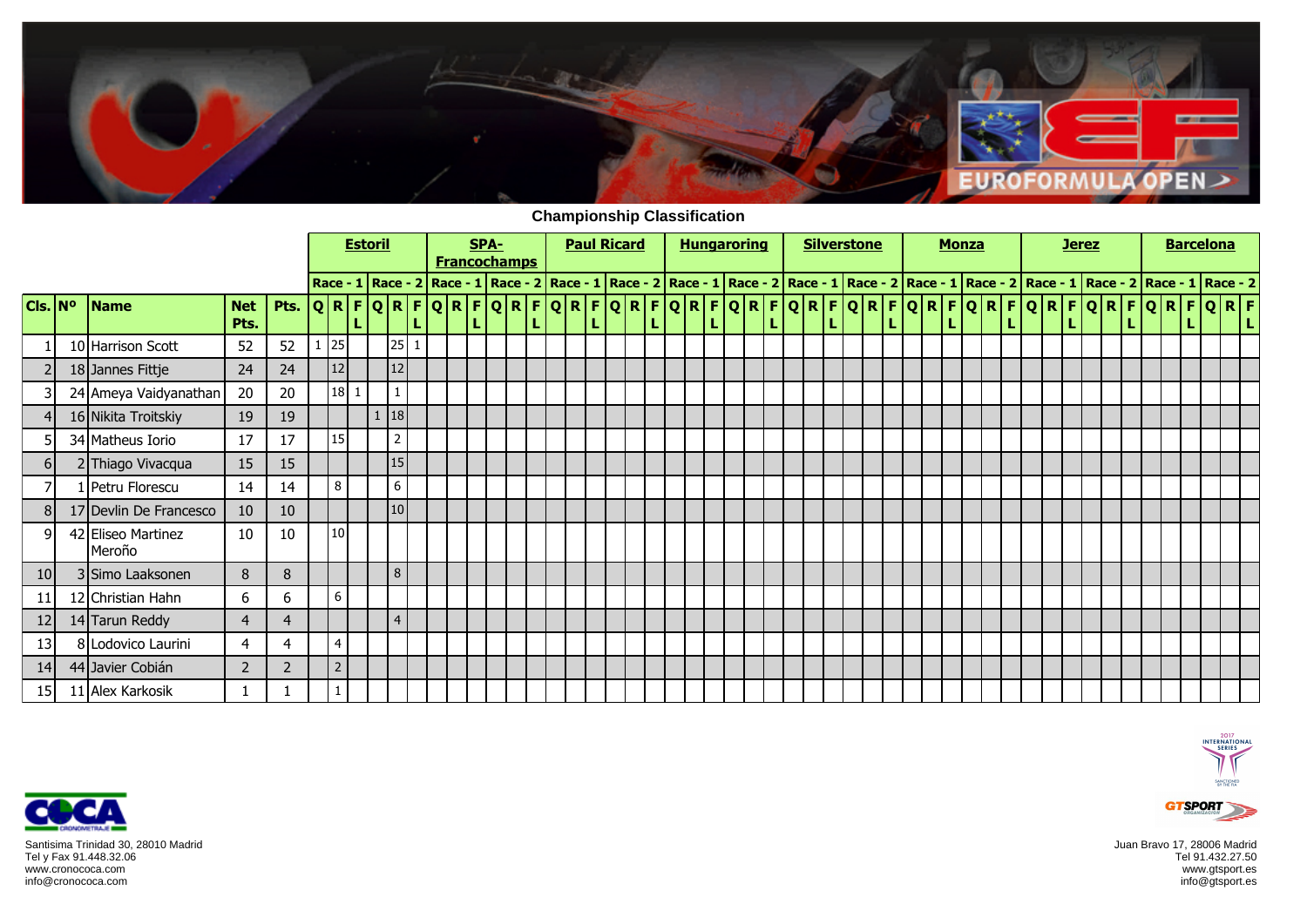

**Championship Classification**

|                     |                      |            |      |                                     | <b>Estoril</b> |  | SPA- | <b>Francochamps</b> |  | <b>Paul Ricard</b> |  |  |  | <b>Hungaroring</b>                                                                                                                                                                                                        |  | <b>Silverstone</b> |  |  | <b>Monza</b> |  |  | <b>Jerez</b> |                         |  |  | <b>Barcelona</b> |  |
|---------------------|----------------------|------------|------|-------------------------------------|----------------|--|------|---------------------|--|--------------------|--|--|--|---------------------------------------------------------------------------------------------------------------------------------------------------------------------------------------------------------------------------|--|--------------------|--|--|--------------|--|--|--------------|-------------------------|--|--|------------------|--|
|                     |                      |            |      |                                     |                |  |      |                     |  |                    |  |  |  | Race - 1   Race - 2   Race - 1   Race - 2   Race - 1   Race - 2   Race - 2   Race - 2   Race - 2   Race - 2   Race - 2   Race - 2   Race - 2   Race - 1   Race - 2   Race - 1   Race - 2   Race - 1   Race - 2   Race - 1 |  |                    |  |  |              |  |  |              |                         |  |  |                  |  |
| Cls. N <sup>o</sup> | <b>IName</b>         | <b>Net</b> | Pts. | $ Q R F Q R F Q R F Q R F Q R F Q $ |                |  |      |                     |  |                    |  |  |  | R F Q R F Q R F Q R F Q R F Q R F Q R                                                                                                                                                                                     |  |                    |  |  |              |  |  |              | O R F O R F O R F O R F |  |  |                  |  |
|                     |                      | Pts.       |      |                                     |                |  | . L. |                     |  |                    |  |  |  |                                                                                                                                                                                                                           |  |                    |  |  |              |  |  | ъ.           |                         |  |  |                  |  |
| <b>16</b>           | 22 Daniil Pronenko   |            |      |                                     |                |  |      |                     |  |                    |  |  |  |                                                                                                                                                                                                                           |  |                    |  |  |              |  |  |              |                         |  |  |                  |  |
|                     | 20 Najiy Ayyad Razak |            |      |                                     |                |  |      |                     |  |                    |  |  |  |                                                                                                                                                                                                                           |  |                    |  |  |              |  |  |              |                         |  |  |                  |  |
| 181                 | 43 Pedro Cardoso     |            |      |                                     |                |  |      |                     |  |                    |  |  |  |                                                                                                                                                                                                                           |  |                    |  |  |              |  |  |              |                         |  |  |                  |  |
| 19 I                | 19 Yan Leon Shlom    |            |      |                                     |                |  |      |                     |  |                    |  |  |  |                                                                                                                                                                                                                           |  |                    |  |  |              |  |  |              |                         |  |  |                  |  |



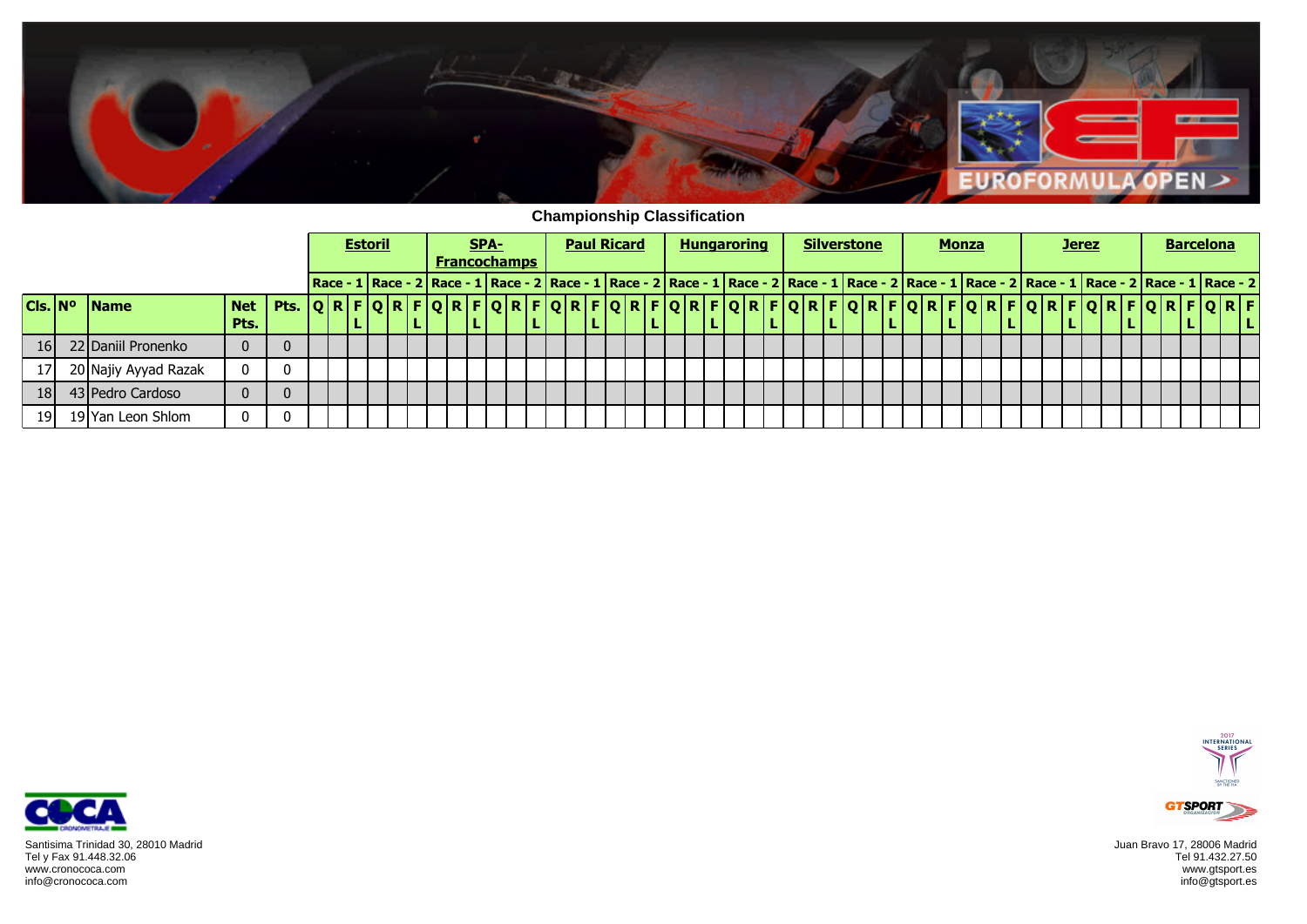

## **Championship Rookie Classification**

|                             |                           |                    |              | <b>Estoril</b> |                | SPA-<br><b>Francochamps</b> |    |    | Paul<br><b>Ricard</b> | nq | <b>Hungarori</b> | Silverstone |    | <b>Monza</b> |    |    | <b>Jerez</b> | <b>Barcelona</b> |    |
|-----------------------------|---------------------------|--------------------|--------------|----------------|----------------|-----------------------------|----|----|-----------------------|----|------------------|-------------|----|--------------|----|----|--------------|------------------|----|
| $ $ Cls. $ $ N <sup>o</sup> | <b>Name</b>               | <b>Net</b><br>Pts. | Pts.         | R1             | R2             | R1                          | R2 | R1 | R2                    | R1 | R2               | R1          | R2 | R1           | R2 | R1 | R2           | R1               | R2 |
|                             | 18 Jannes Fittje          | 18                 | 18           | 10             | 8              |                             |    |    |                       |    |                  |             |    |              |    |    |              |                  |    |
| $\overline{2}$              | 16 Nikita Troitskiy       | 10                 | 10           |                | 10             |                             |    |    |                       |    |                  |             |    |              |    |    |              |                  |    |
| 3                           | Petru Florescu            | 9                  | 9            | 6              | 3              |                             |    |    |                       |    |                  |             |    |              |    |    |              |                  |    |
| 4 <sup>1</sup>              | 42 Eliseo Martinez Meroño | 8                  | 8            | 8              |                |                             |    |    |                       |    |                  |             |    |              |    |    |              |                  |    |
| 5                           | 17 Devlin De Francesco    | 6                  | 6            |                | 6              |                             |    |    |                       |    |                  |             |    |              |    |    |              |                  |    |
| 6 <sup>1</sup>              | 3 Simo Laaksonen          | 4                  | 4            |                | $\overline{4}$ |                             |    |    |                       |    |                  |             |    |              |    |    |              |                  |    |
| 7                           | 8 Lodovico Laurini        | 4                  | 4            | 4              |                |                             |    |    |                       |    |                  |             |    |              |    |    |              |                  |    |
| 8 <sup>1</sup>              | 44 Javier Cobián          | 3                  | 3            | 3              |                |                             |    |    |                       |    |                  |             |    |              |    |    |              |                  |    |
| 9                           | 14 Tarun Reddy            | 0                  | 0            |                |                |                             |    |    |                       |    |                  |             |    |              |    |    |              |                  |    |
| 9                           | 19 Yan Leon Shlom         | $\mathbf{0}$       | $\mathbf{0}$ |                |                |                             |    |    |                       |    |                  |             |    |              |    |    |              |                  |    |
| 9                           | 20 Najiy Ayyad Razak      | 0                  | $\mathbf{0}$ |                |                |                             |    |    |                       |    |                  |             |    |              |    |    |              |                  |    |
| 10 <sup>1</sup>             | 11 Alex Karkosik          | $\mathbf{0}$       | $\mathbf{0}$ |                |                |                             |    |    |                       |    |                  |             |    |              |    |    |              |                  |    |



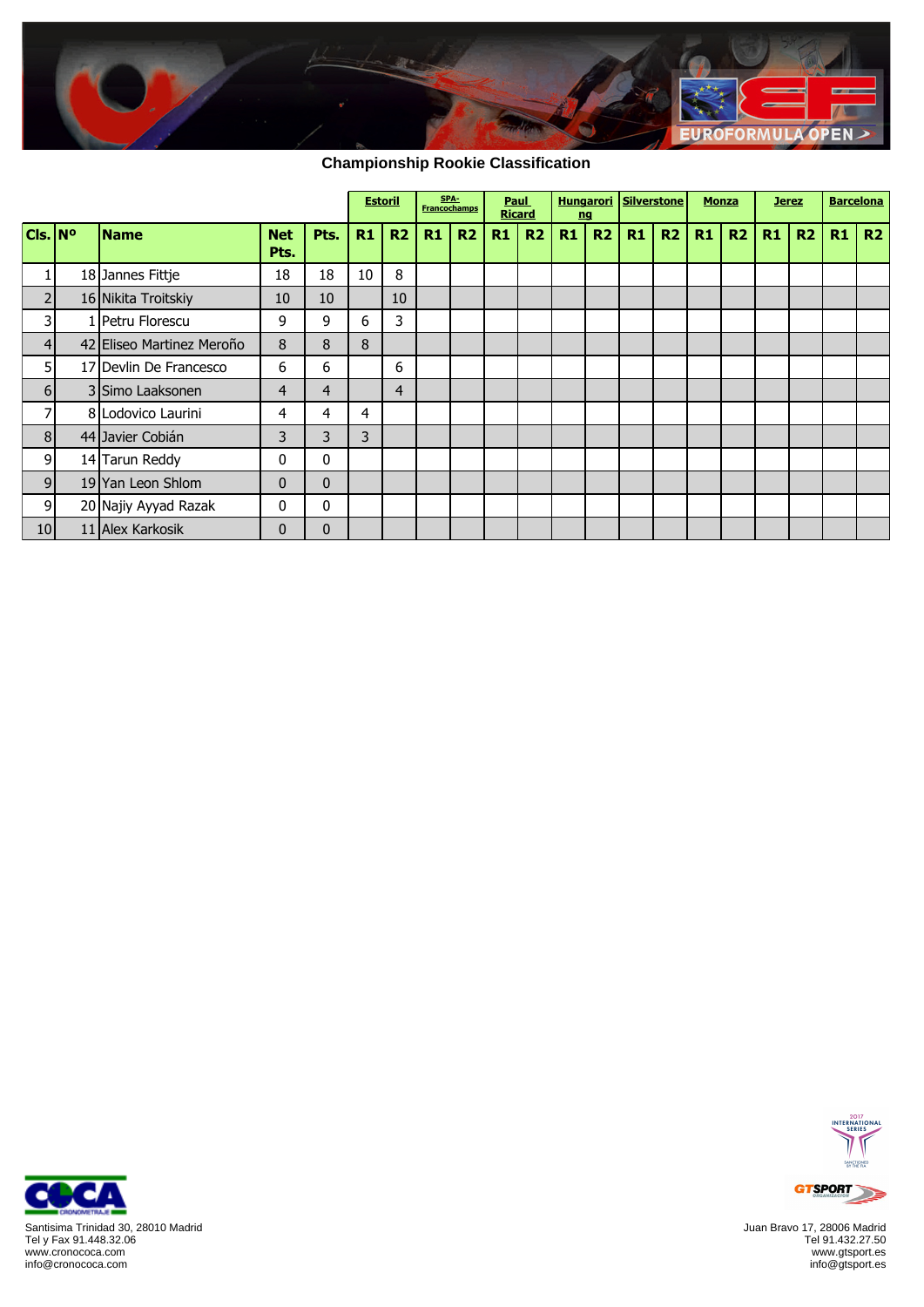

## **Championship Team's Classification**

|                         |      | <b>Estoril</b> |    |    | SPA-<br><b>Francochamps</b> | Paul<br><b>Ricard</b> |                        | nq | <b>Hungarori Silverstone</b> |    | <b>Monza</b> | <b>Jerez</b> |    |           | <b>Barcelona</b> |
|-------------------------|------|----------------|----|----|-----------------------------|-----------------------|------------------------|----|------------------------------|----|--------------|--------------|----|-----------|------------------|
| Cls. Team               | Pts. | R1             | R2 | R1 |                             |                       | R2   R1   R2   R1   R2 |    | R1                           | R2 | R1           | R2   R1      | R2 | $R1$ $R2$ |                  |
| 1 RP Motorsport         | 20   | 10             | 10 |    |                             |                       |                        |    |                              |    |              |              |    |           |                  |
| 2 Campos Racing         | 12   | 6              | 6  |    |                             |                       |                        |    |                              |    |              |              |    |           |                  |
| 3 Carlin Motorsport     | 11   | 8              | っ  |    |                             |                       |                        |    |                              |    |              |              |    |           |                  |
| 4 Drivex School         | 8    |                | 8  |    |                             |                       |                        |    |                              |    |              |              |    |           |                  |
| 5 Fortec Motorsports    | 8    | 4              | 4  |    |                             |                       |                        |    |                              |    |              |              |    |           |                  |
| 6 Teo Martin Motorsport |      | 3              |    |    |                             |                       |                        |    |                              |    |              |              |    |           |                  |
| 7 BVM Racing            |      |                |    |    |                             |                       |                        |    |                              |    |              |              |    |           |                  |



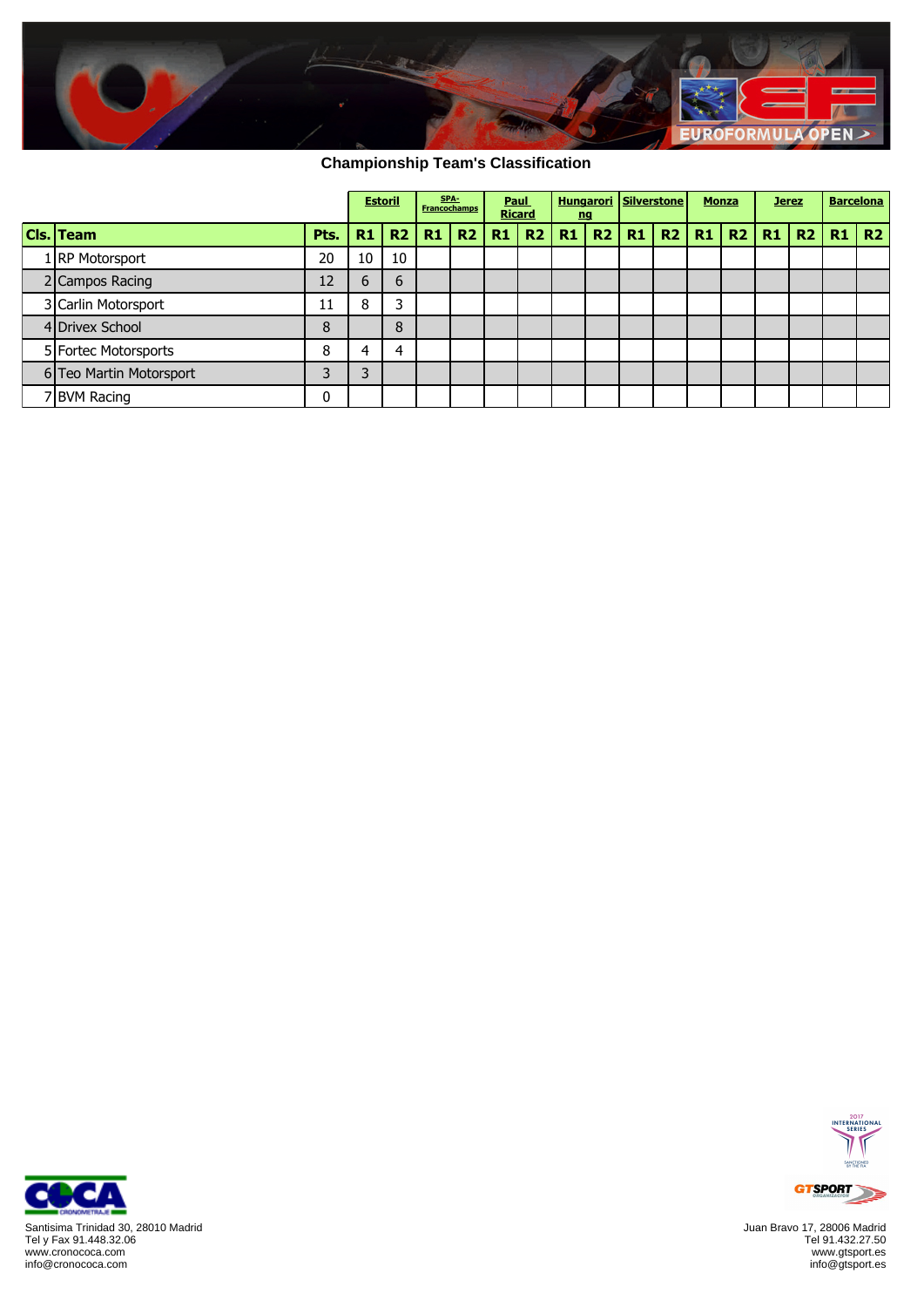

**Drivers Statistics**

Ŧ

| $Cls.$ N <sup>o</sup>   | <b>Team</b>               | <b>Net Points</b> | Points         | Positions<br>First | Positions<br><b>Seconds</b> | Positions<br>Thirds | <b>Fastest Laps</b><br>Race | Positions<br>Pole | first place<br>Laps in | Km. covered<br>in Race | Km. covered<br>in Practice |
|-------------------------|---------------------------|-------------------|----------------|--------------------|-----------------------------|---------------------|-----------------------------|-------------------|------------------------|------------------------|----------------------------|
| 1                       | 10 Harrison Scott         | 52                | 52             | $\overline{2}$     |                             |                     | 1                           | $\mathbf{1}$      | 35                     | 167.280                | 209.100                    |
| $\overline{2}$          | 18 Jannes Fittje          | 24                | 24             |                    |                             |                     |                             |                   |                        | 167.280                | 209.100                    |
| $\overline{\mathsf{3}}$ | 24 Ameya Vaidyanathan     | 20                | 20             |                    | $\mathbf{1}$                |                     | $\mathbf{1}$                |                   |                        | 167.280                | 217.464                    |
| $\overline{4}$          | 16 Nikita Troitskiy       | 19                | 19             |                    | $\mathbf{1}$                |                     |                             | $\mathbf{1}$      | 5                      | 138.006                | 213.282                    |
| 5 <sup>1</sup>          | 34 Matheus Iorio          | 17                | 17             |                    |                             | 1                   |                             |                   |                        | 167.280                | 242.556                    |
| 6 <sup>1</sup>          | 2 Thiago Vivacqua         | 15                | 15             |                    |                             | $\mathbf{1}$        |                             |                   |                        | 87.822                 | 234.192                    |
| $\overline{7}$          | 1 Petru Florescu          | 14                | 14             |                    |                             |                     |                             |                   |                        | 167.280                | 200.736                    |
| 8                       | 17 Devlin De Francesco    | 10                | 10             |                    |                             |                     |                             |                   |                        | 150.552                | 225.828                    |
| 9                       | 42 Eliseo Martinez Meroño | 10                | 10             |                    |                             |                     |                             |                   |                        | 167.280                | 221.646                    |
| 10                      | 3 Simo Laaksonen          | 8                 | 8              |                    |                             |                     |                             |                   |                        | 125.460                | 246.738                    |
| 11                      | 12 Christian Hahn         | 6                 | 6              |                    |                             |                     |                             |                   |                        | 167.280                | 255.102                    |
| 12                      | 14 Tarun Reddy            | $\overline{4}$    | $\overline{4}$ |                    |                             |                     |                             |                   |                        | 133.824                | 221.646                    |
| 13                      | 8 Lodovico Laurini        | $\overline{4}$    | 4              |                    |                             |                     |                             |                   |                        | 96.186                 | 242.556                    |
| 14                      | 44 Javier Cobián          | $\overline{2}$    | $\overline{2}$ |                    |                             |                     |                             |                   |                        | 163.098                | 230.010                    |
| 15                      | 11 Alex Karkosik          | $\mathbf{1}$      | 1              |                    |                             |                     |                             |                   |                        | 83.640                 | 221.646                    |
| 16                      | 22 Daniil Pronenko        | $\mathbf{0}$      | $\bf{0}$       |                    |                             |                     |                             |                   |                        | 4.182                  | 246.738                    |
| 17                      | 20 Najiy Ayyad Razak      | 0                 | $\mathbf{0}$   |                    |                             |                     |                             |                   |                        | 87.822                 | 234.192                    |
| 18                      | 43 Pedro Cardoso          | $\mathbf{0}$      | $\bf{0}$       |                    |                             |                     |                             |                   |                        | 83.640                 | 204.918                    |
| 19                      | 19 Yan Leon Shlom         | 0                 | 0              |                    |                             |                     |                             |                   |                        | 121.278                | 150.552                    |



Juan Bravo 17, 28006 Madrid Tel 91.432.27.50 www.gtsport.es info@gtsport.es



 $\mathbf{r}$ 

Ŧ